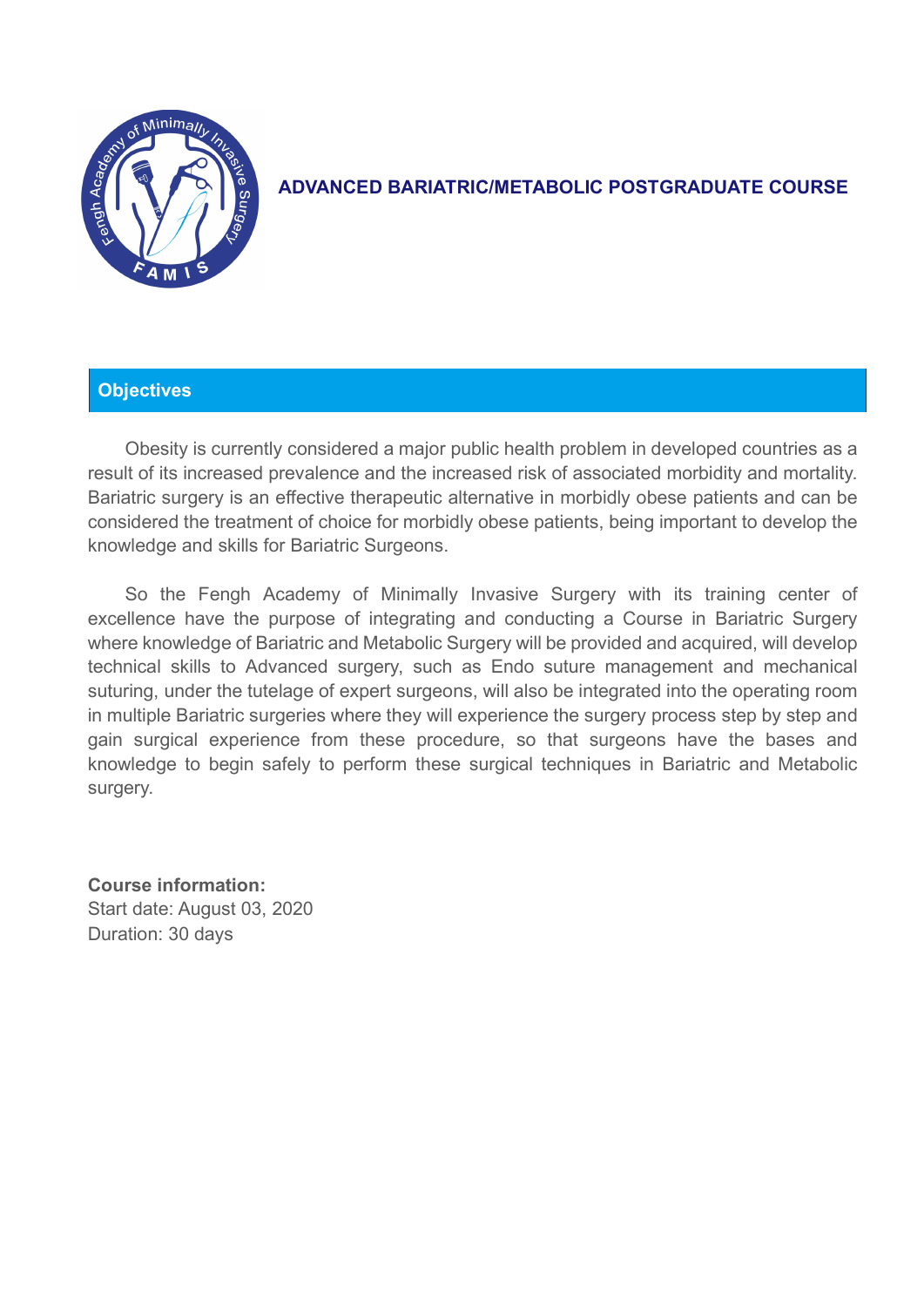| <b>CHIEF PROFESSORS:</b>             | <b>ASSOCIATE PROFESSORS:</b>      |
|--------------------------------------|-----------------------------------|
|                                      |                                   |
| ALMINO C. RAMOS                      | MARIO ALBERTO ALMANZA REYES       |
| SERGIO VERBOONEN SOTELO              | <b>JESUS ELIAS ORTIZ GOMEZ</b>    |
|                                      | <b>CHRISTIAN RODRIGUEZ LOPEZ</b>  |
|                                      | JAIME PONCE DE LEON               |
|                                      | <b>JUAN ANTONIO LOPEZ CORVALA</b> |
|                                      | ALBERTO MICHEL MACARENO           |
|                                      | JOSE ALBERTO CARLOS RIVAS         |
| <b>NATIONAL PROFESSORS:</b>          | <b>INTERNATIONAL PROFESSORS:</b>  |
|                                      |                                   |
| RODRIGO PRIETO ALDAPE                | ALMINO C. RAMOS                   |
| <b>FERNANDO CERON</b>                | <b>SALVADOR NAVARRETE</b>         |
| <b>JUAN FRANCISCO ARELLANO RAMOS</b> | <b>MARIO MUSELLA</b>              |
| <b>HECTOR PEREZ CORZO</b>            | <b>MANOEL GALVAO NETO</b>         |
|                                      |                                   |
| JOSE ANTONIO CASTAÑEDA CRUZ          | MIGUEL A. CARBAJO                 |

## **Location**

**PLACE**: FAMIS (ACADEMY OF MINIMALLY INVASIVE SURGERY) TIJUANA, B.C. MEXICO

## **HOSPITALS:**

BAJA HOSPITAL & MEDICAL CENTER OBESITY GOOD BYE CENTER HOSPITAL ANGELES TIJUANA BODY ART SURGICAL CER HOSPITAL UNIDAD QUIRURGICA OBESITYNOT4ME HOSPITAL RIO MEDICA OASIS HOSPITAL INSTITUTO NEFROLOGICO DE TIJUANA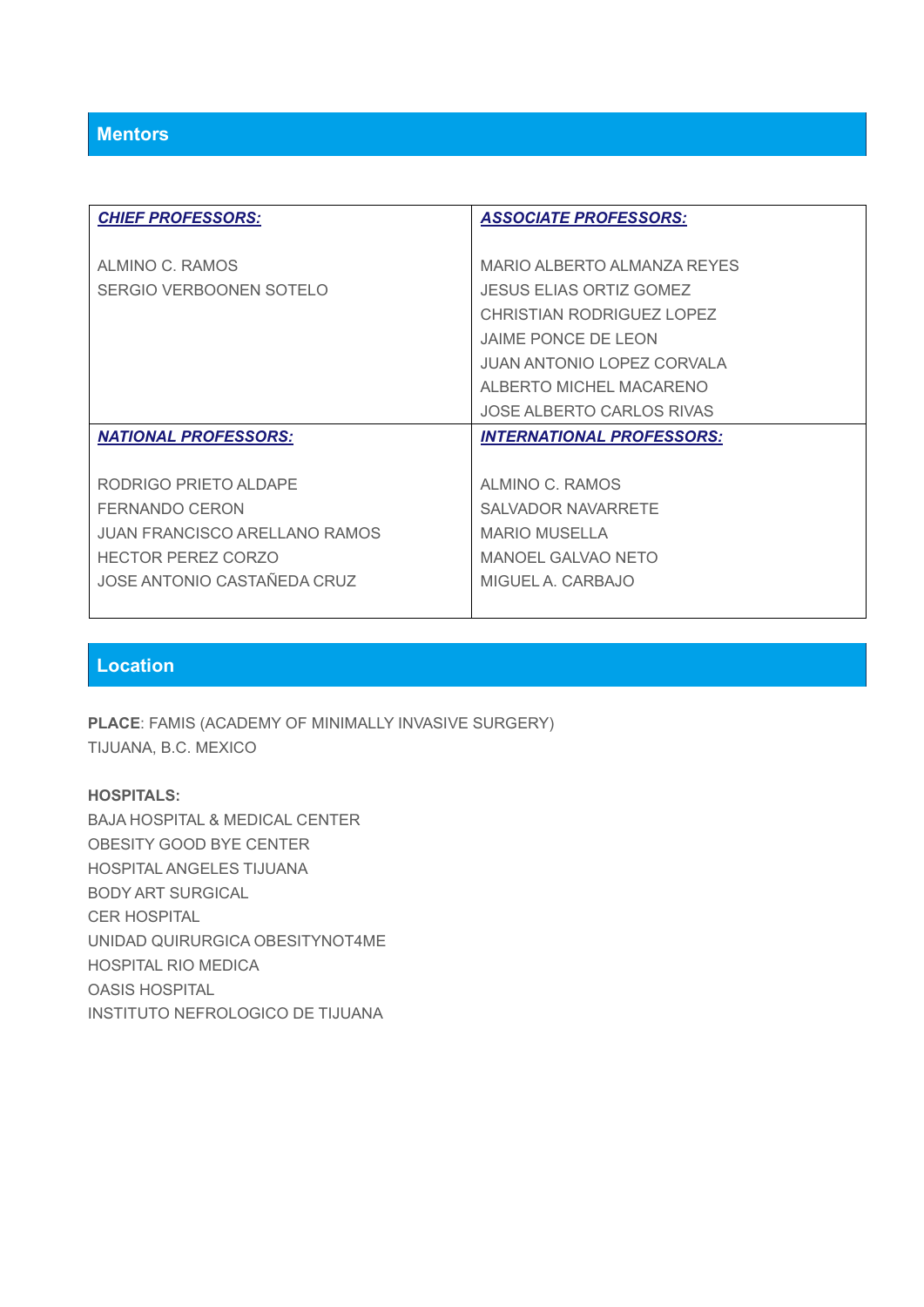## **Academic Program Overview**

The following topics will be covered during the program:

- Knowledge of obesity such as its incidence, adipose tissue disease, its causes, metabolic changes, nutritional circumstances that found it, endocrinological aspects and comorbidities.
- Know the medical, nutritional management, importance and role of the psychologist and support groups.
- Evaluation and preoperative study in Bariatric and Metabolic Surgery.
- Knowledge of the different surgical techniques such as their indications and contraindications.
- Endo suture and mechanical suture management (staplers).
- Step-by-step surgical techniques of gastric sleeve, gastric bypass, OAGB and SADI-S
- Intraoperative complications and how to solve them.
- Postoperative management, specific and nutritional care.
- Postoperative and late complications of bariatric surgery, how to solve them.
- Causes of bariatric surgery failures and management alternatives.
- Re-intervention by reganance, medical and surgical options.

## **Skill Development Program Overview**

- Knowledge of the use of simulators.
- Activities of coordination exercises with inanimate objects in the simulators (20hrs).
- Gel endo suture exercise activities in simulators (20hrs).
- Endo suture activities with tissues in simulators (20hrs).
- Activities with the use and management of mechanical sutures with organs (5hrs).
- Activities of performing surgical procedures in simulators in organs using endo suture and mechanical suture (30hrs).

## **Operating Room Training Program**

The surgeon will have a face-to-face participation or even within the surgical staff in at least 100 surgeries during their training, where they will see and know live, the different procedures and techniques used by the different expert surgeons, who are a group of bariatric surgeons by the which will be rotating with each of them, they will see every detail and steps that each of them uses and to be able to acquire better tips and ways of performing the techniques, to be able to ask questions, discuss controversial topics and experiences of the experts.

(curricular value 140hrs).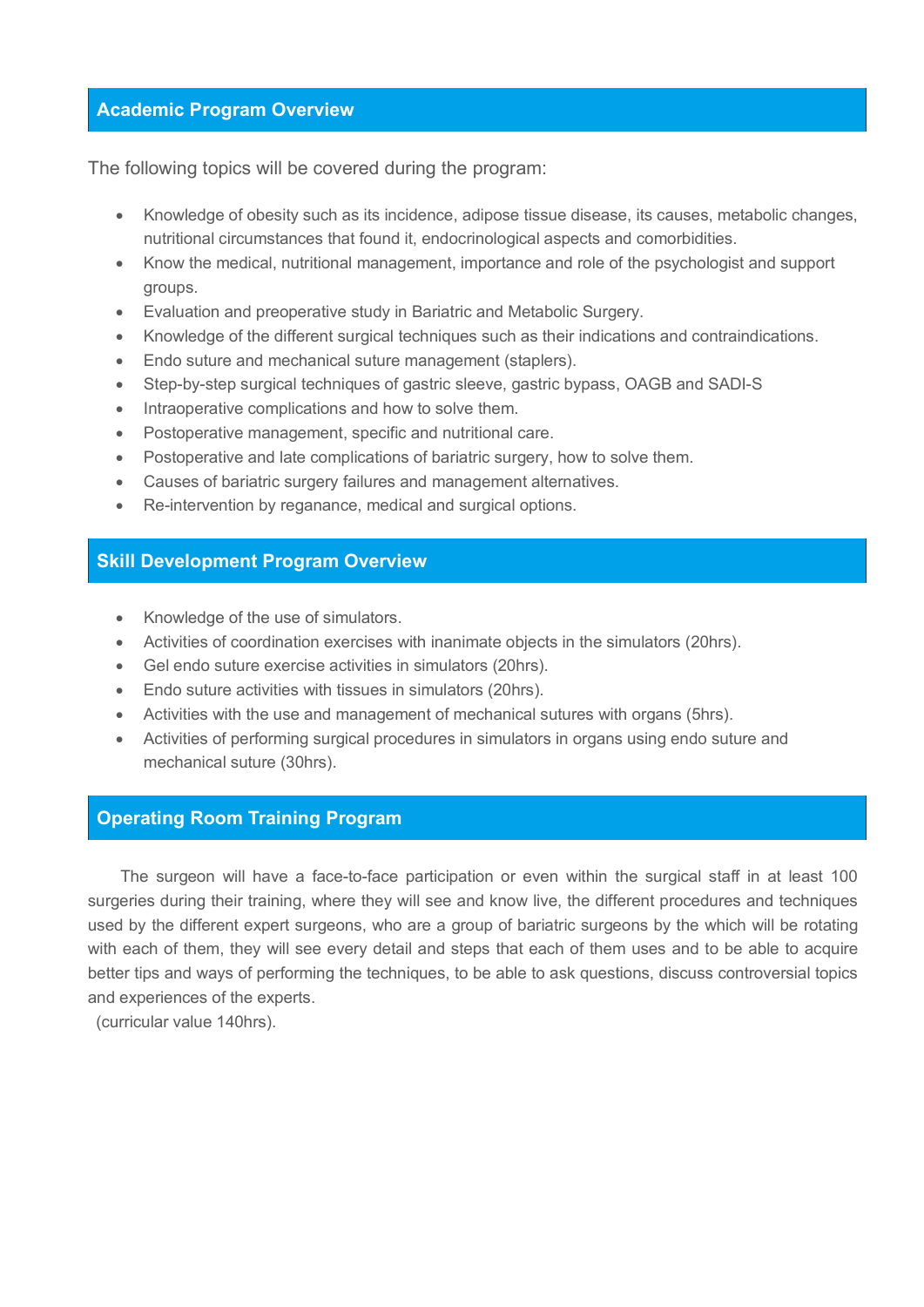## **Scientific Program Overview**

#### **Módule 1. General aspects of obesity**

- Definition of obesity.
- Epidemiology, pathophysiology and metabolism.
- Classification of obesity, morbid obesity and super obesity.
- BMI, waist circumference, body fast and how to determined.
- Comorbidities. Dm, Hyperlipidemia, hypertension artery, metabolic syndrome.

#### **Módule 2. Multidisciplinary obesity team (EMO)**

- Formation of the multidisciplinary team.
- Clinical history, psychological evaluation (psychobariatrist).
- Nutrition Evaluation.
- Physical trainer.

#### **Módule 3. Endoscopic treatment of obesity and morbid obesity**

- Endoscopic techniques: Indications, contraindications, complications and results.
- Intragastric balloon.
- Endoluminal barriers.
- Gastric aspiration technique.
- Endoscopic plications.
- Endoscopic re-gain treatment.
- Endoscopic management of the complications of bariatric surgery.

## **Módule 4. Surgical treatment of obesity**

- Anesthetic assessment.
- Preoperative patient preparation.
- Indications of bariatric surgery.
- Types of bariatric surgery: Restrictive, malabsortive and mixed.
- Gastric band, Vertical gastrectomy, Roux Y gastric bypass, biliopancreatic bypass, duodenal crossover, BAGUA, OAGB, SADIS, GASTROILEAL BYPASS.
- Bariatric Surgery in children and adolescents.

#### **Módule 5 Perioperative management and medium-long term follow up**

- Postoperative intrahospital follow-up.
- Nutritional follow-up.
- Postoperative visits.
- Follow-up by psychologist.
- Signs and symptoms of a probable complication.
- Medium and long term results.
- Complications of bariatric surgery and its management.